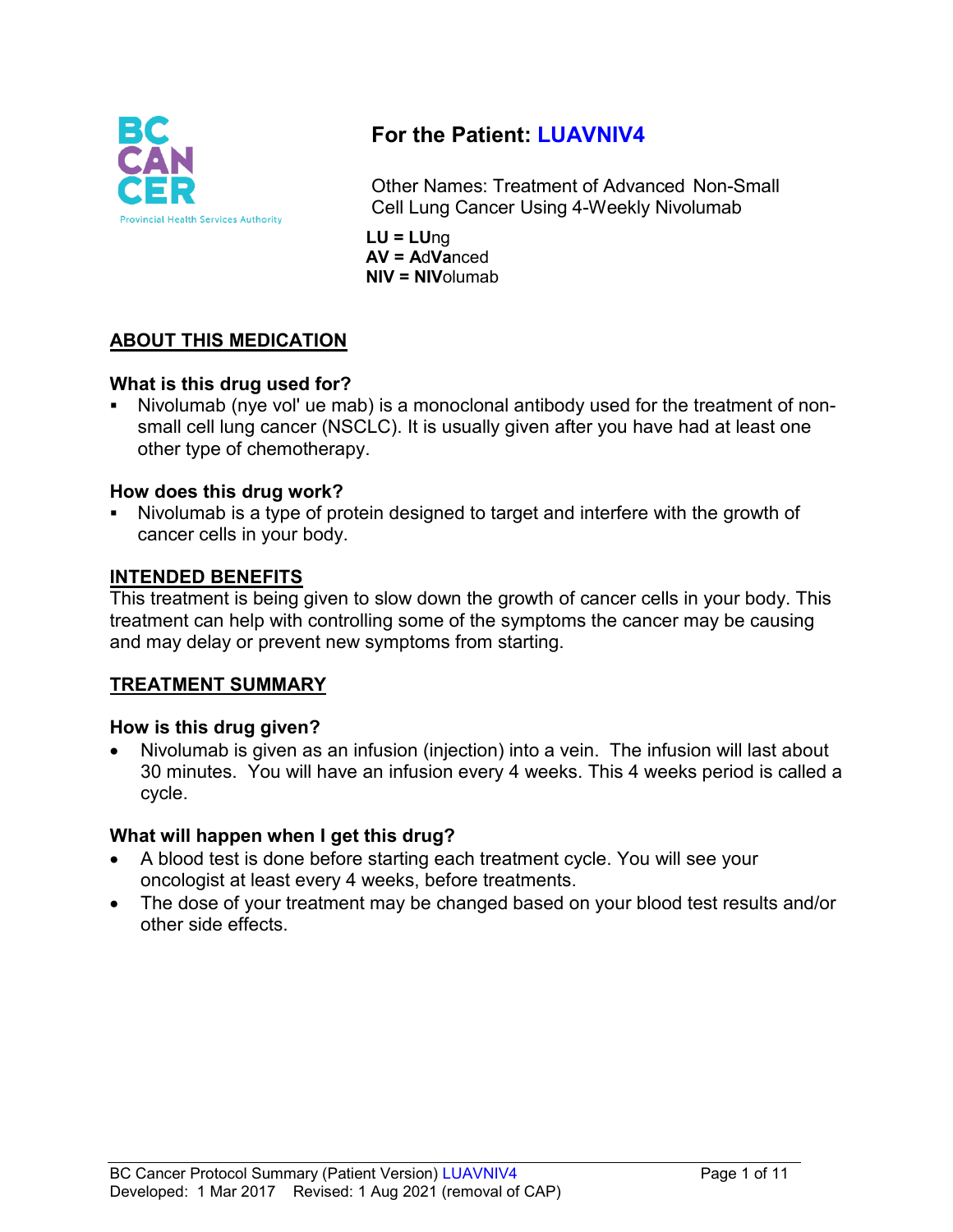# **OTHER INSTRUCTIONS**

• *It is very important to report side effects immediately to your doctor. Do not manage side effects at home without speaking with your doctor. Be aware that symptoms may be delayed and can develop months after your last dose.*

### **What other drugs or foods can interact with nivolumab?**

- Other drugs may **interact** with nivolumab. Check with your doctor or pharmacist before you start or stop taking any other drugs including all prescription and nonprescription medicines, steroids or other medicines that lower your immune response, vitamins, and herbal supplements.
- The drinking of alcohol (in small amounts) does not appear to affect the safety or usefulness of nivolumab.

## **Other important things to know:**

- **Before you are given nivolumab**, talk to your doctor or pharmacist if you:
	- $\circ$  have an active condition where your immune system attacks your body (autoimmune disease), such as ulcerative colitis, Crohn's disease, lupus, rheumatoid arthritis or sarcoidosis.
	- o take other medicines that make your immune system weak. Examples of these may include steroids, such as prednisone.
	- o had an organ transplant, such as a kidney transplant.
	- o have any other medical conditions.
- Nivolumab may damage sperm and may harm the baby if used during pregnancy. It is best to use **birth control** while being treated with nivolumab and for at least **5 months** after the last dose. Tell your doctor right away if you or your partner becomes pregnant. Do not breast feed during treatment.
- Nivolumab may pass into your breast milk. **Do not breastfeed** during treatment
- **Tell** doctors or dentists that you are being treated with nivolumab before you receive any treatment from them.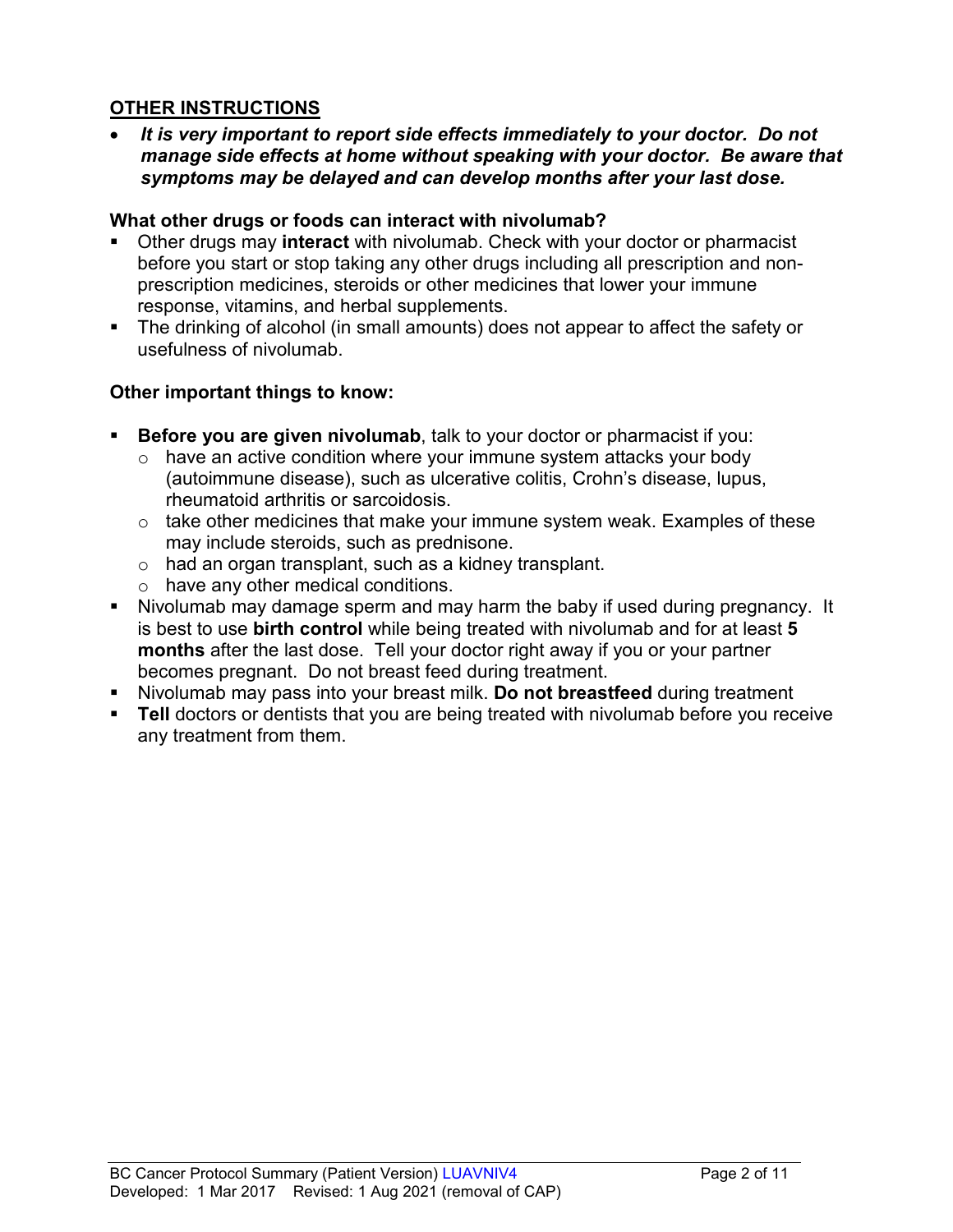# **SIDE EFFECTS AND WHAT TO DO ABOUT THEM**

# **Nivolumab may cause serious immune reactions against your own body (autoimmune) affecting many parts.**

## **Are there any risks?**

Unexpected and unlikely side effects can occur with any drug treatment. The ones listed below are particularly important for you to be aware of as they are directly related to the common actions of the drug in your treatment plan.

# **What is the most important information I should know about SERIOUS SIDE EFFECTS?**

- Nivolumab can cause serious side effects in many parts of your body. These side effects are most likely to begin during treatment; however, side effects can show up months after your last treatment with nivolumab.
- **Tell** your doctor as soon as possible if you have any of serious side effects listed in the table below or your symptoms get worse.
- **Do not try to treat or diagnose symptoms yourself**. Getting medical treatment right away may keep the problem from becoming more serious.

The following side effects were most frequently reported:

# **Very common (more than 1 in 10 people)**

- diarrhea
- itching, rash
- joint pain
- feeling tired
- feeling less hungry
- cough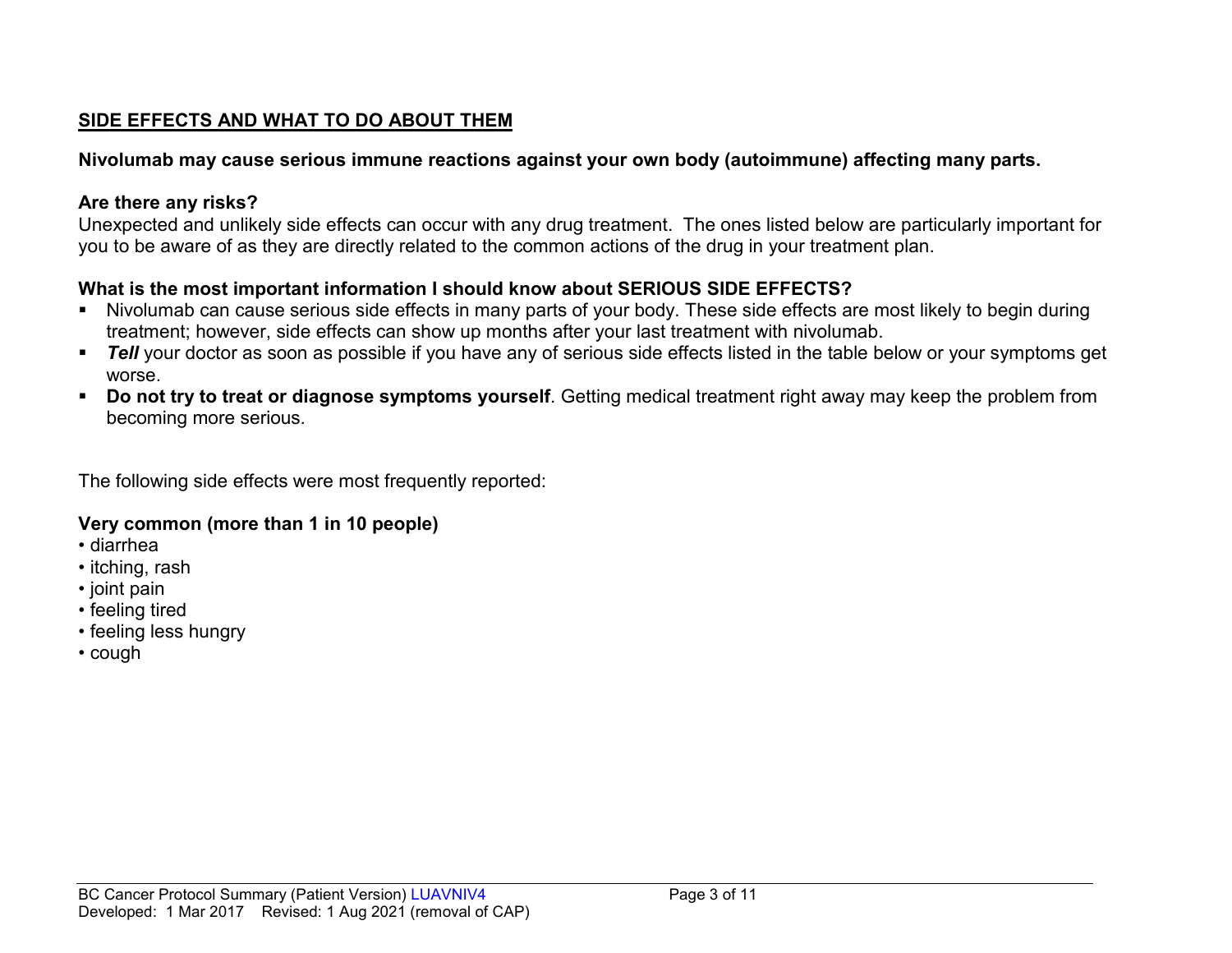| <b>SERIOUS SIDE EFFECTS</b>                                                             | How common is it?      |
|-----------------------------------------------------------------------------------------|------------------------|
| Inflammation of the intestines (colitis)                                                | Common                 |
| Symptoms may include:                                                                   |                        |
| diarrhea (loose stools) or more bowel movements than usual. Do not treat the diarrhea   | (less than 1 in 10 but |
| yourself.                                                                               | more than 1 in 100)    |
| blood or mucus in stools or dark, tarry, sticky stools<br>$\bullet$                     |                        |
| severe stomach pain (abdominal pain) or tenderness                                      |                        |
| Inflammation of the thyroid gland (hyperthyroidism, hypothyroidism)                     | Common                 |
| Symptoms may include:                                                                   |                        |
| rapid heart beat<br>$\bullet$                                                           | (less than 1 in 10 but |
| weight loss or gain<br>$\bullet$                                                        | more than 1 in 100)    |
| increased sweating                                                                      |                        |
| hair loss<br>$\bullet$                                                                  |                        |
| feeling cold<br>$\bullet$                                                               |                        |
| constipation or diarrhea<br>$\bullet$                                                   |                        |
| your voice gets deeper<br>$\bullet$                                                     |                        |
| muscle aches                                                                            |                        |
| changes in sleep patterns                                                               |                        |
| Inflammation of the pituitary gland (hypophysitis, hypopituitarism, including secondary | Common                 |
| adrenal insufficiency)                                                                  |                        |
| Symptoms may include:                                                                   | (less than 1 in 10 but |
| weight loss<br>$\bullet$                                                                | more than 1 in 100)    |
| increased sweating, hot flashes                                                         |                        |
| hair loss (includes facial and pubic)<br>$\bullet$                                      |                        |
| feeling cold<br>$\bullet$                                                               |                        |
| headaches that will not go away or unusual headache<br>$\bullet$                        |                        |
| decreased sex drive<br>$\bullet$                                                        |                        |
| vision problems                                                                         |                        |
| excessive thirst and urination<br>$\bullet$                                             |                        |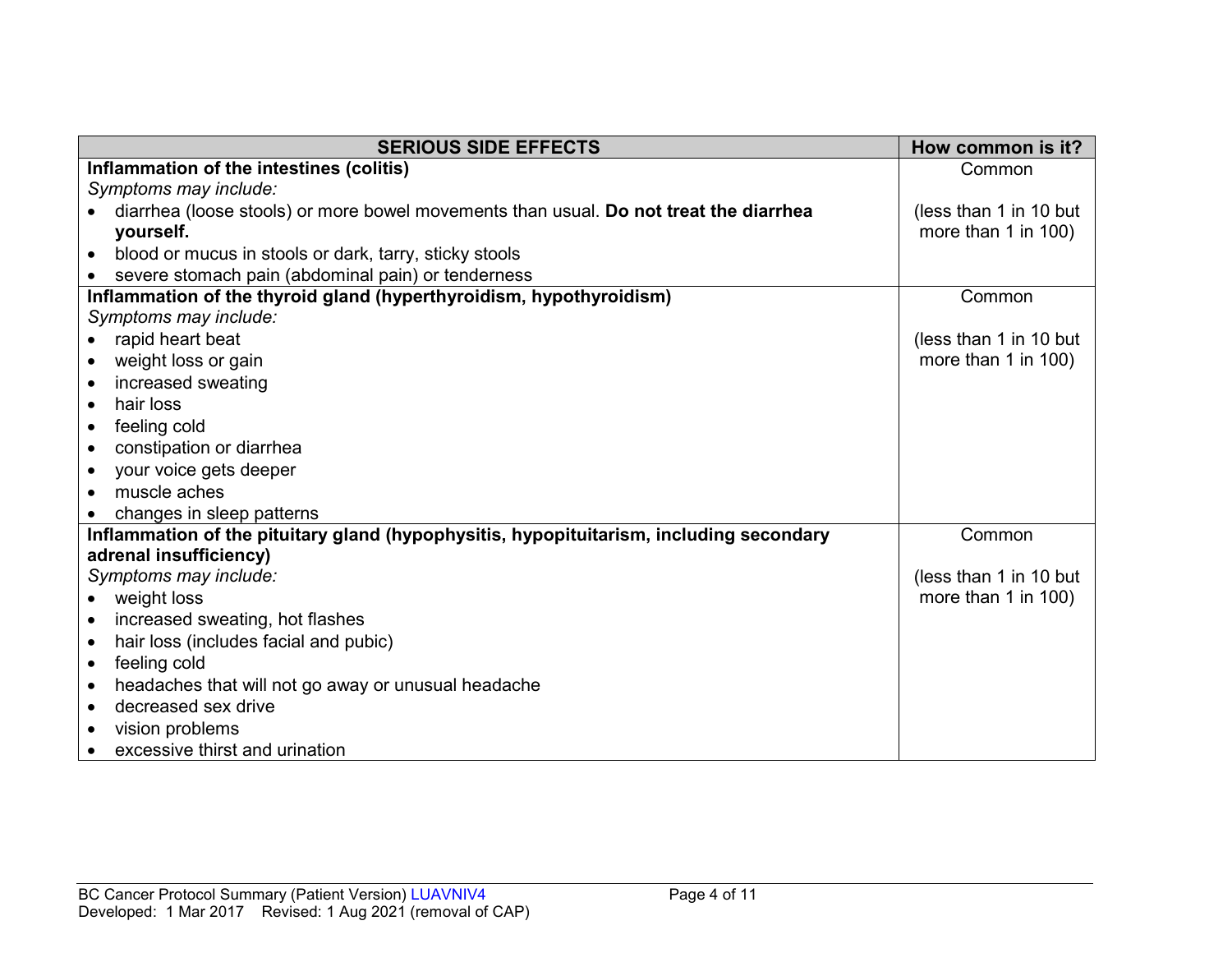| <b>SERIOUS SIDE EFFECTS</b><br>How common is it?               |                         |  |  |
|----------------------------------------------------------------|-------------------------|--|--|
| Inflammation of the lungs (pneumonitis)                        | Common                  |  |  |
| Symptoms may include:                                          |                         |  |  |
| shortness of breath                                            | (less than 1 in 10 but  |  |  |
| chest pain                                                     | more than 1 in 100)     |  |  |
| coughing                                                       |                         |  |  |
| <b>Problems with muscles</b>                                   | Common                  |  |  |
| Symptoms may include:                                          |                         |  |  |
| back pain                                                      | (less than 1 in 10 but  |  |  |
| spasms                                                         | more than 1 in 100)     |  |  |
| weakness                                                       |                         |  |  |
| muscle pain                                                    |                         |  |  |
| <b>Skin problems</b>                                           | Common                  |  |  |
| Symptoms may include:                                          |                         |  |  |
| rash                                                           | (less than 1 in 10 but  |  |  |
| dry skin                                                       | more than 1 in 100)     |  |  |
| Problems in other organs (nervous system, eyes)                | Common                  |  |  |
| Symptoms may include:                                          |                         |  |  |
| tingling, numbness, lack of energy                             | (less than 1 in 10 but  |  |  |
| changes in eyesight                                            | more than 1 in 100)     |  |  |
| dizziness                                                      |                         |  |  |
| Inflammation of the liver (hepatitis)                          | Uncommon                |  |  |
| Symptoms may include:                                          |                         |  |  |
| nausea or vomiting<br>$\bullet$                                | (less than 1 in 100 but |  |  |
| loss of appetite<br>$\bullet$                                  | more than 1 in 1000)    |  |  |
| pain on the right side of your stomach<br>$\bullet$            |                         |  |  |
| yellowing of your skin or the whites of your eyes<br>$\bullet$ |                         |  |  |
| dark urine<br>$\bullet$                                        |                         |  |  |
| bleeding or bruise more easily than normal                     |                         |  |  |
| Inflammation of the kidneys (nephritis)                        | Uncommon                |  |  |
| Symptoms may include:                                          |                         |  |  |
| changes in the amount or colour of your urine                  | (less than 1 in 100 but |  |  |
|                                                                | more than 1 in 1000)    |  |  |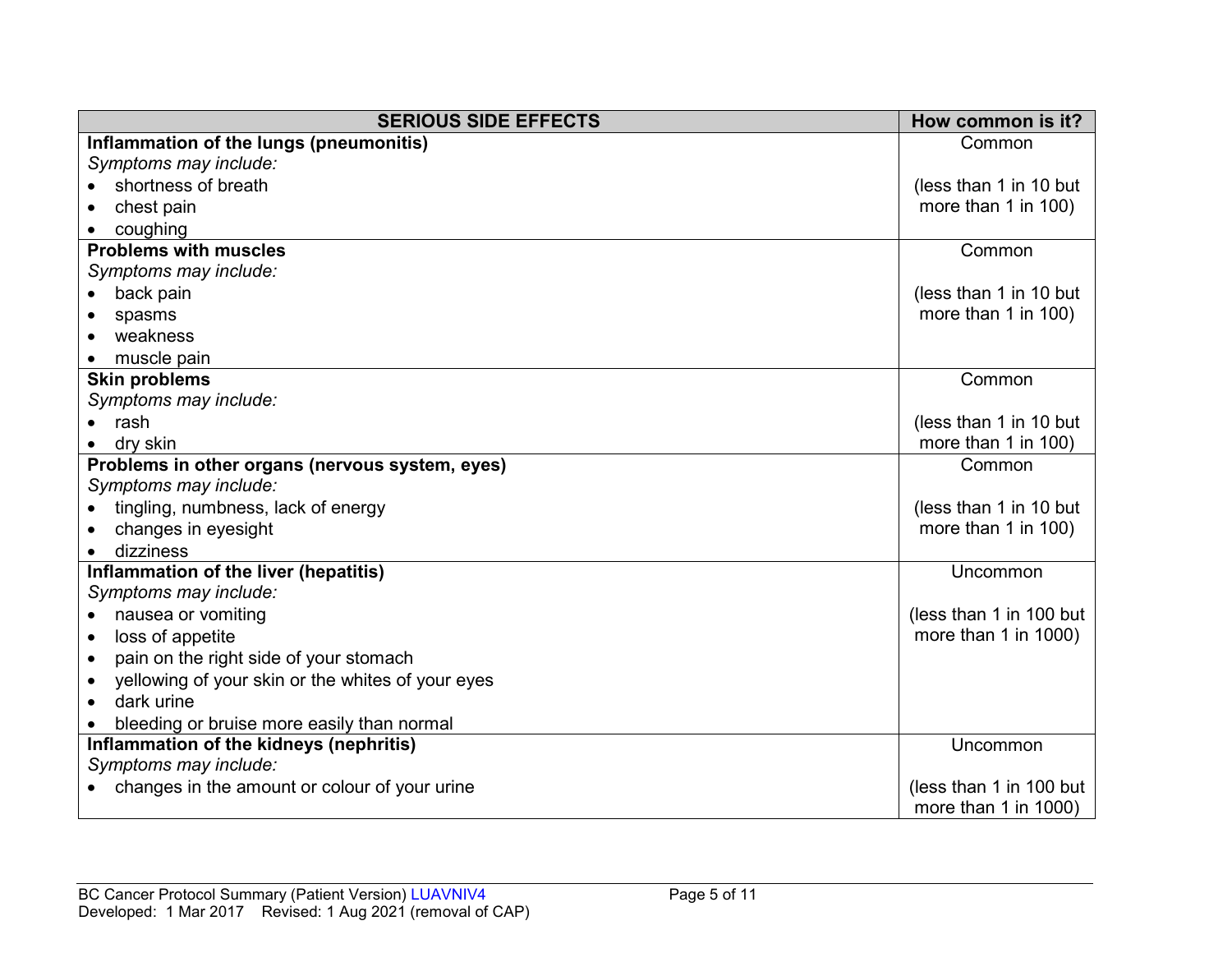| <b>SERIOUS SIDE EFFECTS</b>                     | How common is it?     |
|-------------------------------------------------|-----------------------|
| Problems in the pancreas                        | Rare                  |
| Symptoms may include:                           |                       |
| abdominal pain                                  | (less than 1 in 1000) |
| nausea and vomiting                             | but more than 1 in    |
|                                                 | 10000)                |
| Blood sugar problems (type 1 diabetes mellitus) | Rare                  |
| Symptoms may include:                           |                       |
| hunger or thirst                                | (less than 1 in 1000) |
| a need to urinate more often                    | but more than 1 in    |
| weight loss                                     | 10000)                |
| <b>Infusion reactions</b>                       | Rare                  |
| Symptoms may include:                           |                       |
| shortness of breath                             | (less than 1 in 1000) |
| itching or rash                                 | but more than 1 in    |
| dizziness                                       | 10000)                |
| fever                                           |                       |
| wheezing                                        |                       |
| flushing                                        |                       |
| feeling like passing out                        |                       |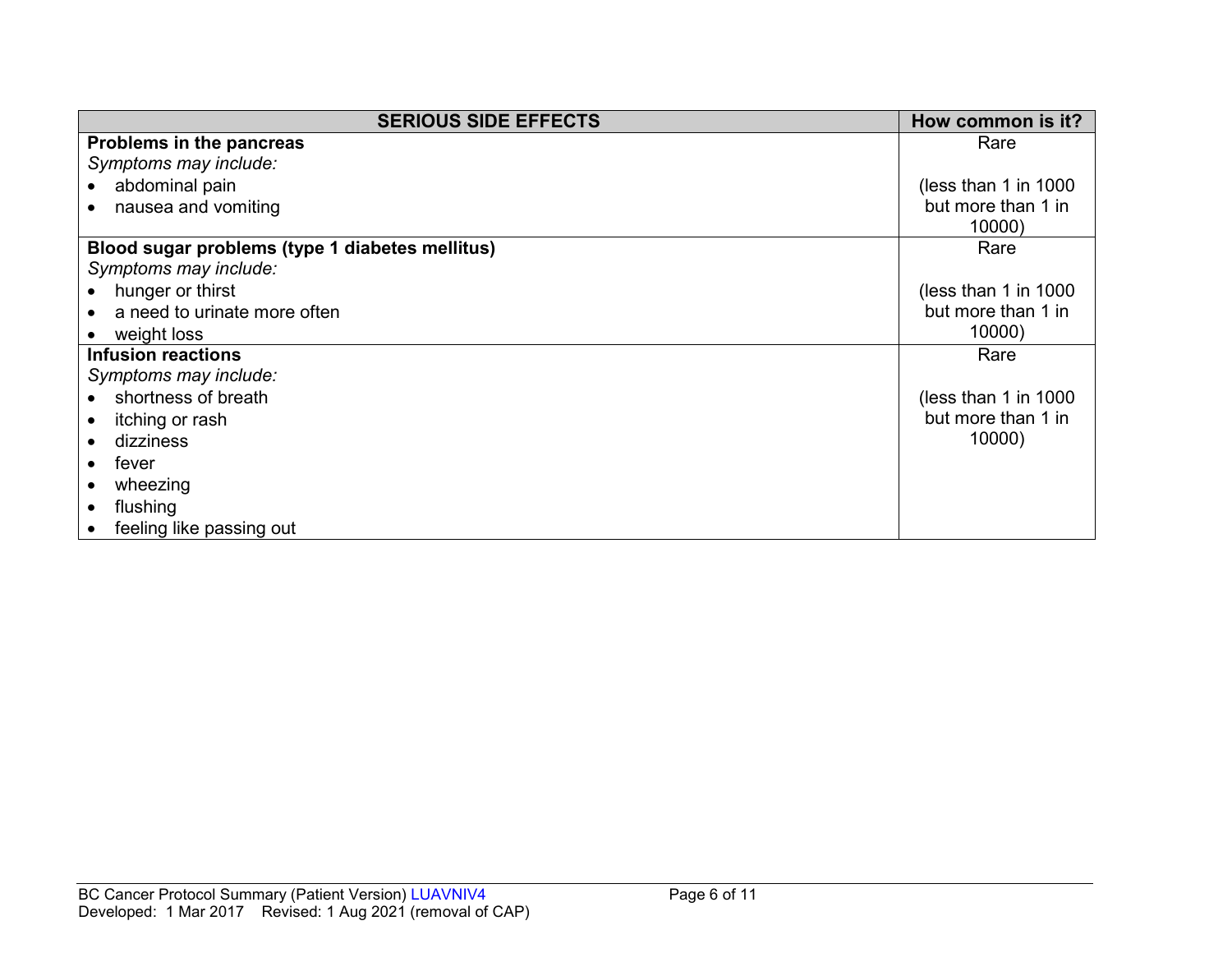| <b>OTHER SIDE EFFECTS</b>                                                                       | How common<br>is it? | <b>MANAGEMENT</b>                                                                                                                                                                                                                                                                                                                                                                                                                                                                                                                                  |
|-------------------------------------------------------------------------------------------------|----------------------|----------------------------------------------------------------------------------------------------------------------------------------------------------------------------------------------------------------------------------------------------------------------------------------------------------------------------------------------------------------------------------------------------------------------------------------------------------------------------------------------------------------------------------------------------|
| Pain or tenderness may occur where<br>the needle was placed.                                    | Very rare            | Apply cool compresses or soak in cool water for 15-20 minutes<br>several times a day.                                                                                                                                                                                                                                                                                                                                                                                                                                                              |
| Nausea and vomiting may occur after<br>your treatment. Most people have little<br>or no nausea. | Common               | You may be given a prescription for antinausea drug(s) to<br>$\bullet$<br>take before your treatment and/or at home. It is easier to<br>prevent nausea than treat it once it has occurred, so<br>follow directions closely.<br>Drink plenty of fluids.<br>$\circ$<br>Eat and drink often in small amounts.<br>Try the ideas in Food Choices to Help Control Nausea.*<br>If nausea and vomiting is persistent and you have other<br>symptoms of hepatitis, tell your doctor as soon as<br>possible. (see the table above for serious side effects.) |
| Fever may sometimes occur.                                                                      | Common               | Take acetaminophen (e.g., TYLENOL®) every 4-6 hours, to<br>$\bullet$<br>a maximum of 4 g (4000 mg) per day.<br>If you have other symptoms of colitis, tell your doctor as<br>soon as possible. (see the table above for serious side<br>effects.)                                                                                                                                                                                                                                                                                                  |
| <b>Constipation may sometimes occur.</b>                                                        | Common               | Exercise if you can.<br>$\bullet$<br>Drink plenty of fluids.<br>Try ideas in Suggestions for Dealing with Constipation.*<br>If you have other symptoms of colitis, tell your doctor as<br>soon as possible. (see the table above for serious side<br>effects.)                                                                                                                                                                                                                                                                                     |
| Headache may sometimes occur.                                                                   | Common               | Take acetaminophen (e.g., TYLENOL®) every 4-6 hours if<br>$\bullet$<br>needed, to a maximum of 4 g (4000 mg) per day.<br>If headache is persistent and you have other symptoms of<br>inflammation of glands or Inflammation of the nerves,<br>tell your doctor as soon as possible. (see the table above<br>for serious side effects.)                                                                                                                                                                                                             |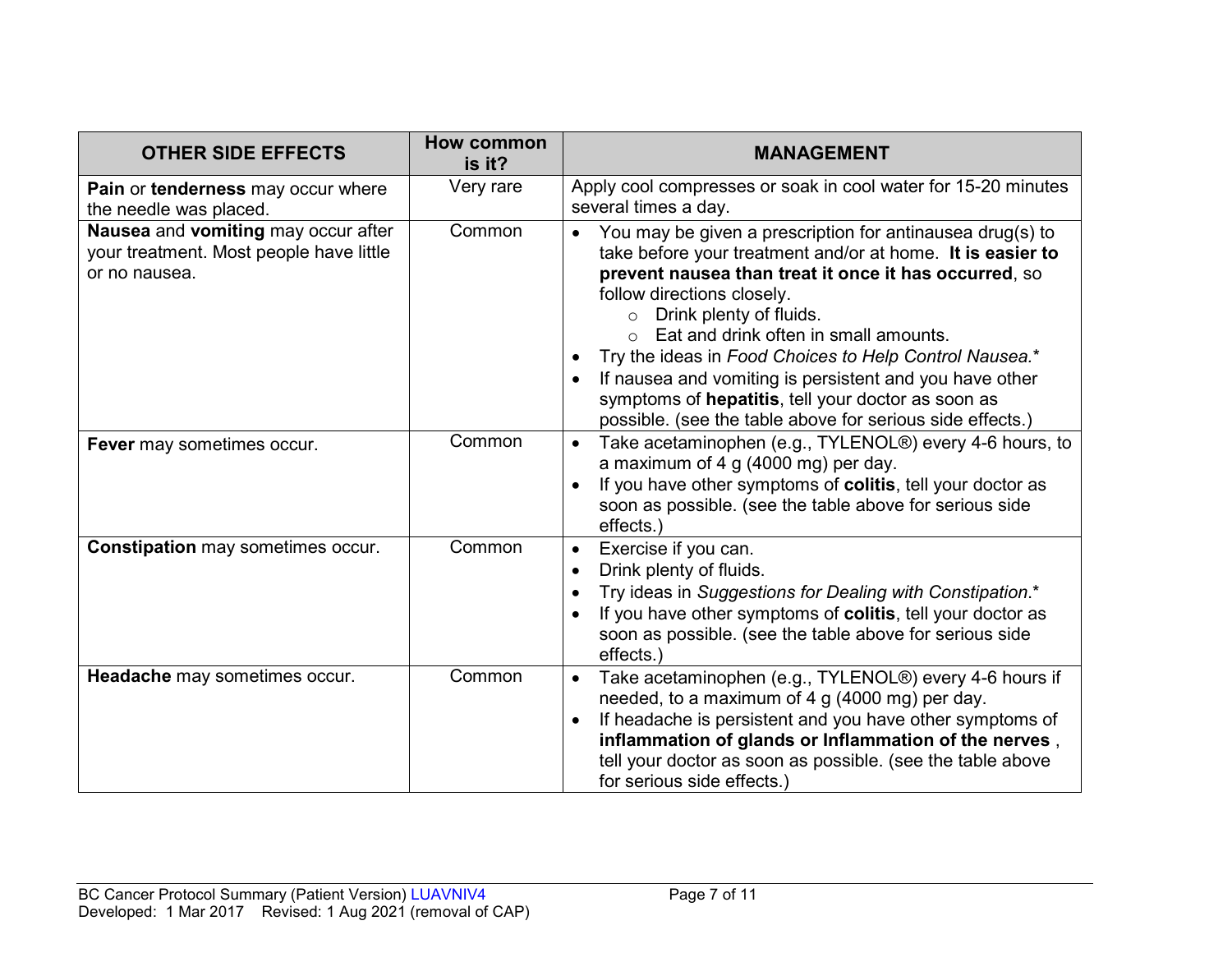| <b>OTHER SIDE EFFECTS</b>                                   | <b>How common</b><br>is it? | <b>MANAGEMENT</b>                                                                                                                                                                                                                                                                                                                                                    |
|-------------------------------------------------------------|-----------------------------|----------------------------------------------------------------------------------------------------------------------------------------------------------------------------------------------------------------------------------------------------------------------------------------------------------------------------------------------------------------------|
| Loss of appetite and weight loss<br>sometimes occur.        | Very common                 | Try the ideas in Food Ideas to Help with Decreased<br>Appetite.<br>If loss of appetite is persistent and you have other<br>symptoms of hepatitis, tell your doctor as soon as<br>possible. (see the table above for serious side effects.)                                                                                                                           |
| <b>Tiredness</b> and lack of energy may<br>sometimes occur. | Very common                 | Do not drive a car or operate machinery if you are feeling<br>tired.<br>Try the ideas in Your Bank to Energy Savings: Helping<br>People with Cancer Handle Fatigue.*<br>If tiredness is persistent and you have other symptoms of<br>hepatitis or inflammation of glands, tell your doctor as<br>soon as possible. (see the table above for serious side<br>effects. |
| Hair loss is rare with nivolumab.                           | Rare                        | If hair loss is a problem, refer to For the Patient: Hair Loss Due<br>to Chemotherapy.*                                                                                                                                                                                                                                                                              |

**\*Please ask your oncologist or pharmacist for a copy.**

**If you experience symptoms or changes in your body that have not been described above but worry you, or in any symptoms are severe, contact:**

 **\_\_\_\_\_\_\_\_\_\_\_\_\_\_\_\_\_\_\_\_\_\_\_\_ at telephone number:\_\_\_\_\_\_\_\_\_\_\_\_\_\_\_\_\_\_\_**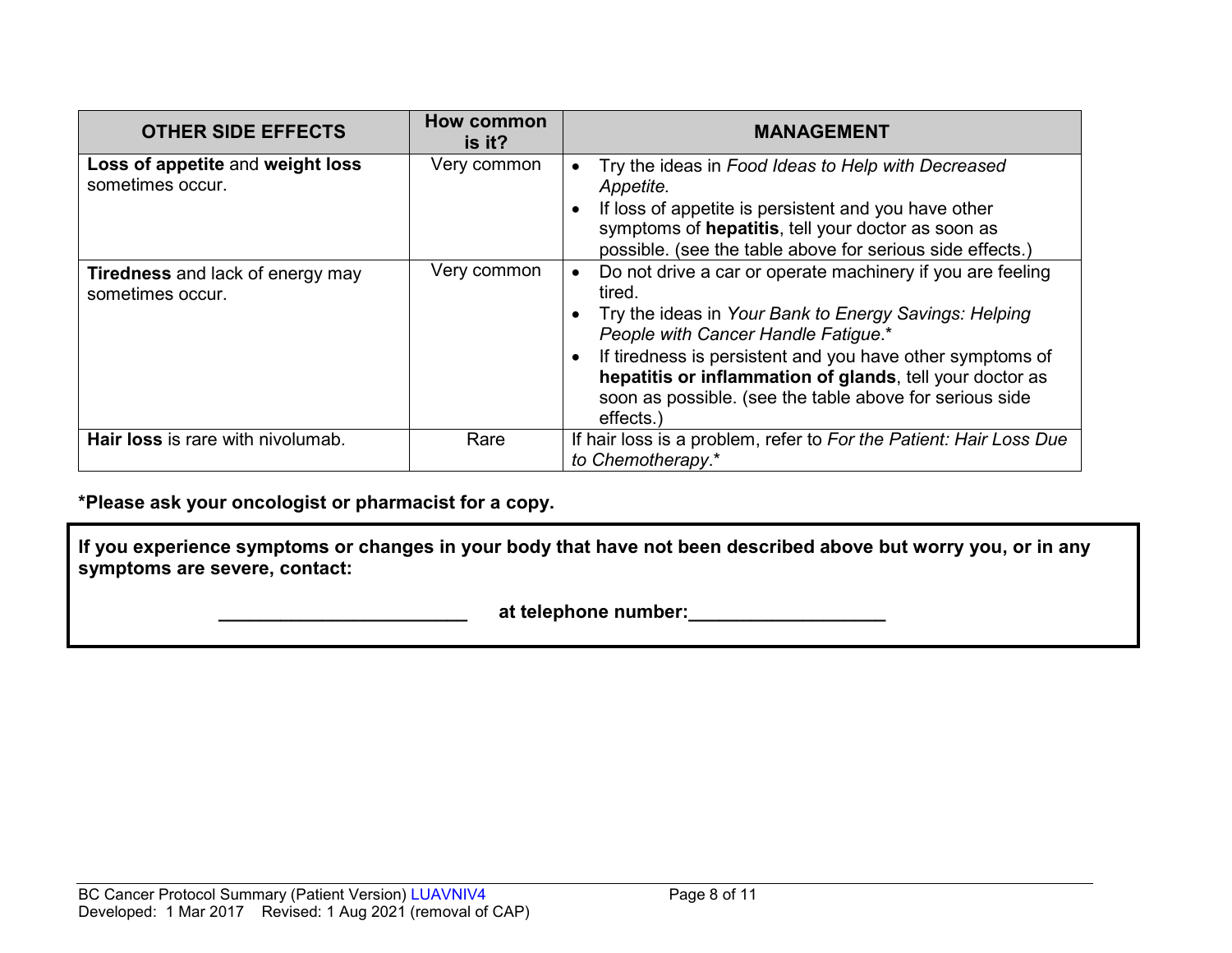| <b>BC</b><br>CAN<br><b>MEDICAL</b><br><b>ALERT</b><br>CER<br><b>Provincial Health Services Authority</b><br>NAME                                                    | SEVERE IMMUNE-MEDIATED ADVERSE REACTIONS<br>Including enterocolitis, intestinal perforation, hepatitis,<br>dermatitis (including toxic epidermal<br>necrolysis),<br>neuropathy, endocrinopathy, pneumonitis,<br>myositis,<br>myocarditis and toxicities in other organ systems. Duration<br>of risk after treatment is unknown. |
|---------------------------------------------------------------------------------------------------------------------------------------------------------------------|---------------------------------------------------------------------------------------------------------------------------------------------------------------------------------------------------------------------------------------------------------------------------------------------------------------------------------|
| has received<br>CHECKPOINT INHIBITOR IMMUNOTHERAPY:<br>Immune-Mediated Adverse Reactions<br>ALWAYS CARRY THIS CARD AND SHOW TO<br>PHYSICIANS INCLUDING ANESTHETISTS | FOR MORE INFORMATION:<br>www.bccancer.bc.ca/health-professionals/professional-resources/cancer-drug-manual<br>Rev Aug 2018                                                                                                                                                                                                      |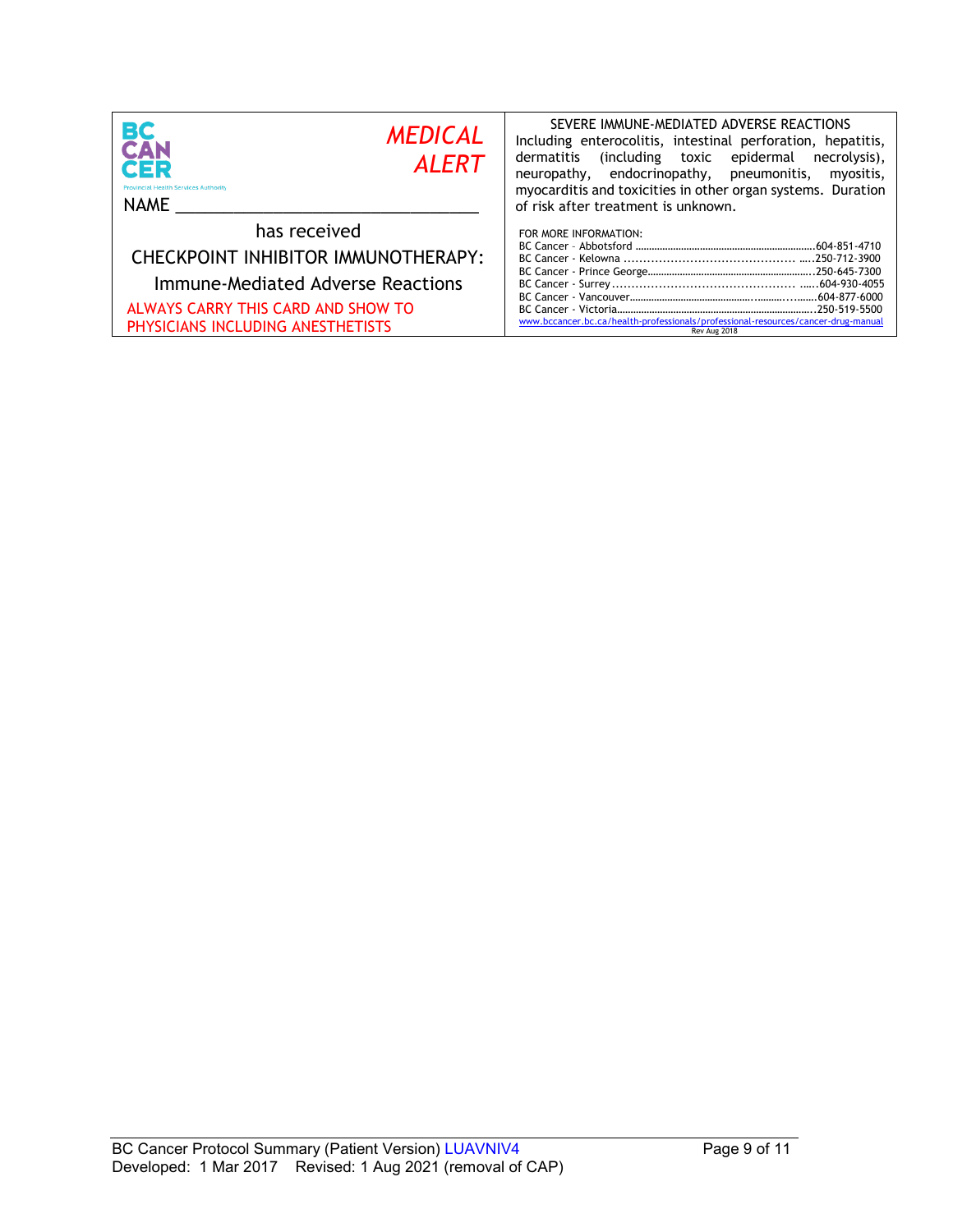| To Whom It May Concern:                                                                                                                                                                                                        |       |
|--------------------------------------------------------------------------------------------------------------------------------------------------------------------------------------------------------------------------------|-------|
|                                                                                                                                                                                                                                |       |
|                                                                                                                                                                                                                                |       |
| Medical Oncologist New York and Service Contract and Service Contract of the Contract of the Contract of the Contract of the Contract of the Contract of the Contract of the Contract of the Contract of the Contract of the C |       |
|                                                                                                                                                                                                                                |       |
|                                                                                                                                                                                                                                |       |
|                                                                                                                                                                                                                                |       |
| This patient is receiving immunotherapy at the BC Cancer and is at risk of immune-related                                                                                                                                      |       |
| toxicities which may be life threatening and require urgent management.                                                                                                                                                        |       |
| Immunotherapy toxicities are different from those encountered with standard chemotherapy                                                                                                                                       |       |
| or targeted therapies. The immune system may become dysregulated during immunotherapy                                                                                                                                          |       |
| treatment, leading to symptoms and findings which mimic autoimmune disorders. Adverse                                                                                                                                          |       |
| events can occur during or following treatment and can be life threatening. Any organ system                                                                                                                                   |       |
| in the body is at risk including, but not limited to:                                                                                                                                                                          |       |
| Lungs (pneumonitis, pleuritis, sarcoidosis)                                                                                                                                                                                    |       |
| Gastrointestinal (colitis, ileitis, pancreatitis)                                                                                                                                                                              |       |
| Liver (hepatitis)                                                                                                                                                                                                              |       |
| Skin (rash, Stevens-Johnson syndrome)<br>Endocrine (hypophysitis, adrenal insufficiency, hypo/hyperthyroidism, type 1 diabetes mellitus)                                                                                       |       |
| Renal (interstitial nephritis)                                                                                                                                                                                                 |       |
| Blood (hemolytic anemia, thrombocytopenia, neutropenia)                                                                                                                                                                        |       |
| Neurologic (encephalitis, Guillain-Barré syndrome, meningitis, myasthenia gravis, neuropathy)                                                                                                                                  |       |
| Musculoskeletal (myositis, arthritis)                                                                                                                                                                                          |       |
| Cardiovascular (pericarditis, myocarditis, vasculitis)<br>Ophthalmologic (uveitis, scleritis, episcleritis, conjunctivitis, retinitis)                                                                                         |       |
|                                                                                                                                                                                                                                |       |
| Management of immune-related toxicities necessitates prompt coordination with a medical                                                                                                                                        |       |
| oncologist with initiation of high dose corticosteroids, and may require referral to the                                                                                                                                       |       |
| appropriate subspecialty. If you suspect your patient is presenting with immune-related                                                                                                                                        |       |
| toxicity, please contact the patient's medical oncologist directly or if after hours contact the                                                                                                                               |       |
| on-call physician, or as per your local centre's process (next page). Additional information on                                                                                                                                |       |
| immunotherapy toxicity treatment algorithms is located at the end of the above posted<br>protocol at www.bccancer.bc.ca.                                                                                                       |       |
|                                                                                                                                                                                                                                |       |
|                                                                                                                                                                                                                                |       |
| BC Cancer Systemic Therapy Program                                                                                                                                                                                             | $1/2$ |
| Developed: 28 Nov 2017<br>Revised:                                                                                                                                                                                             |       |
| www.bccancer.bc.ca<br>Provincial Health Services Authority                                                                                                                                                                     |       |